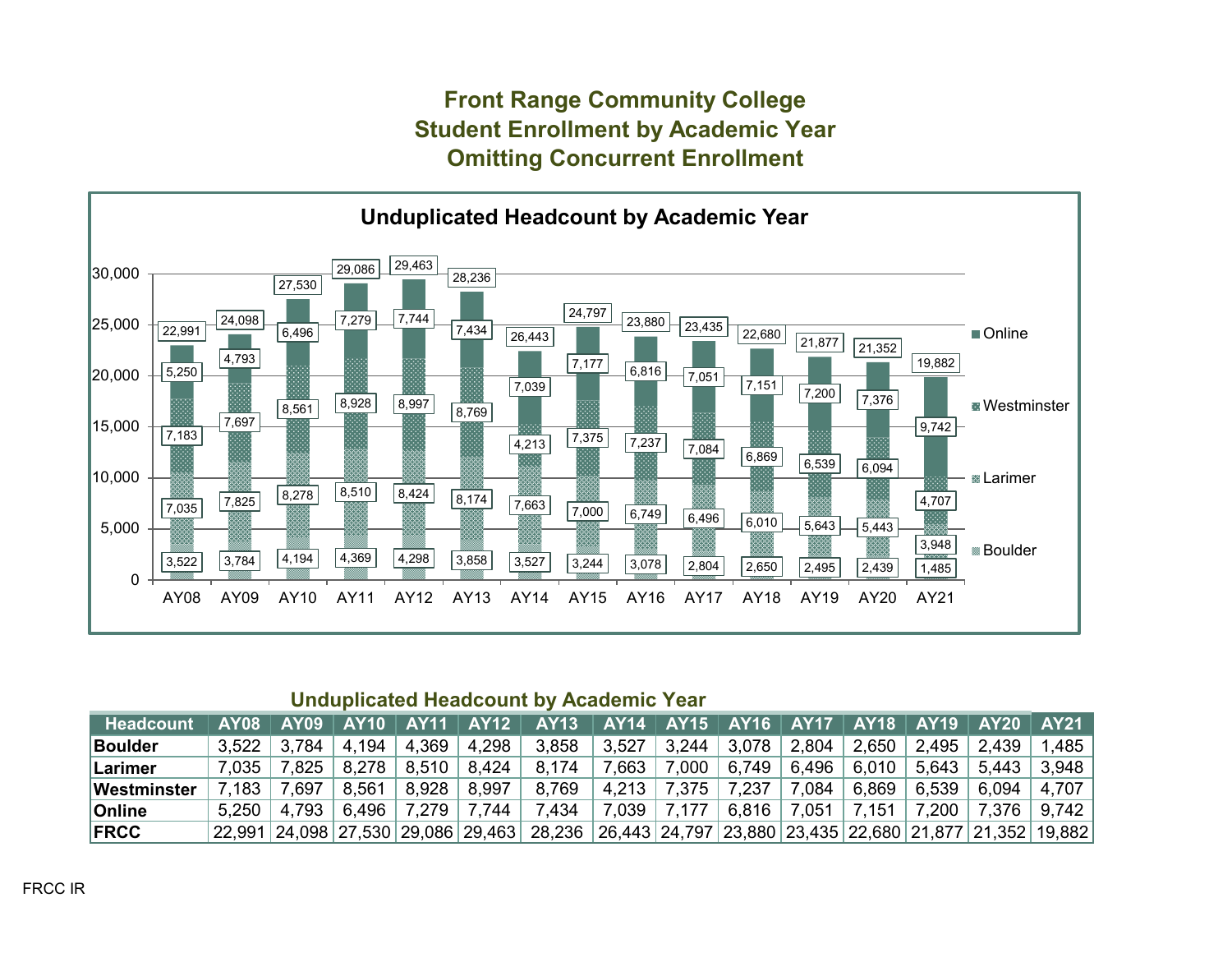# **Front Range Community College Student Demographics by Academic Year Omitting Concurrent Enrollment**



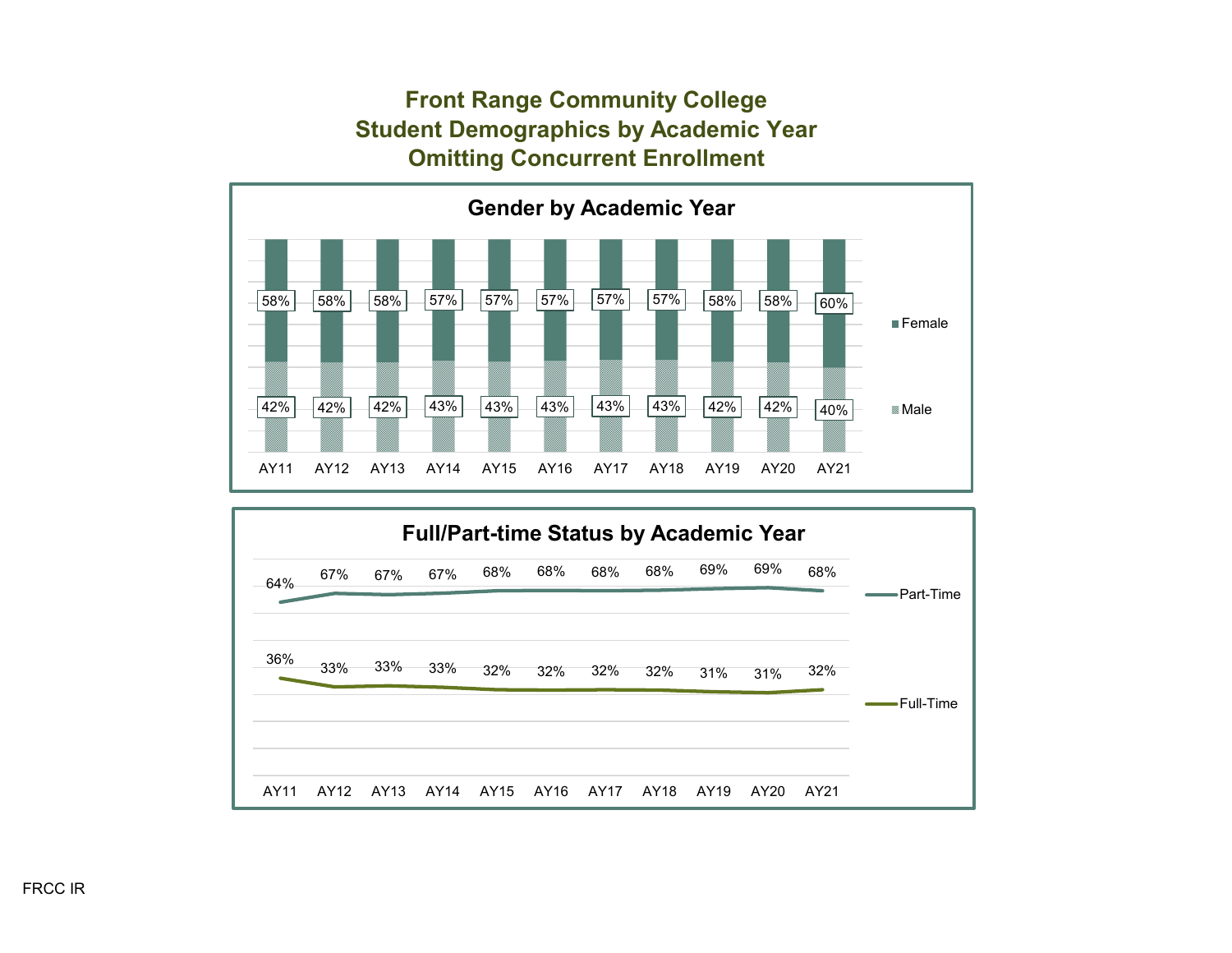

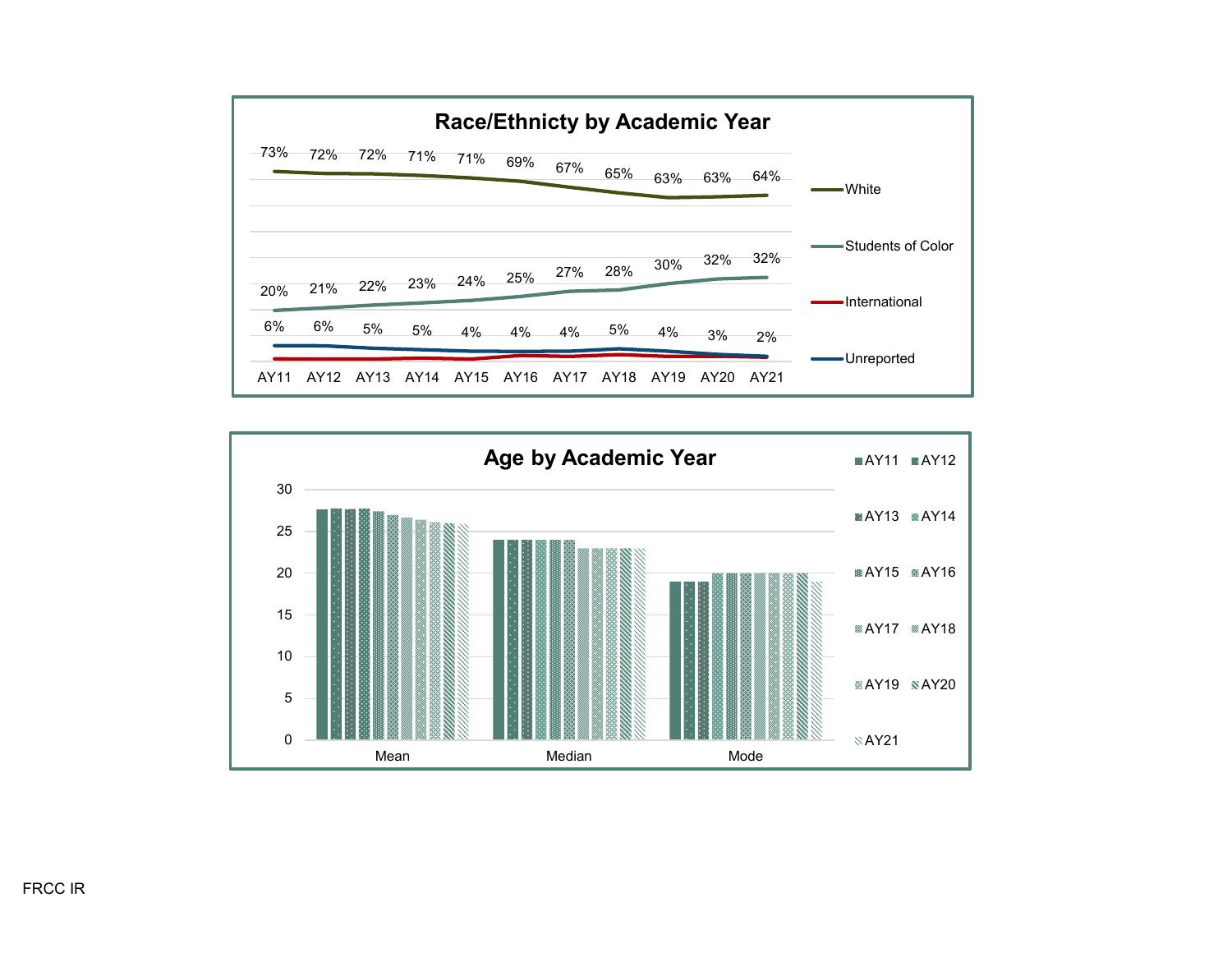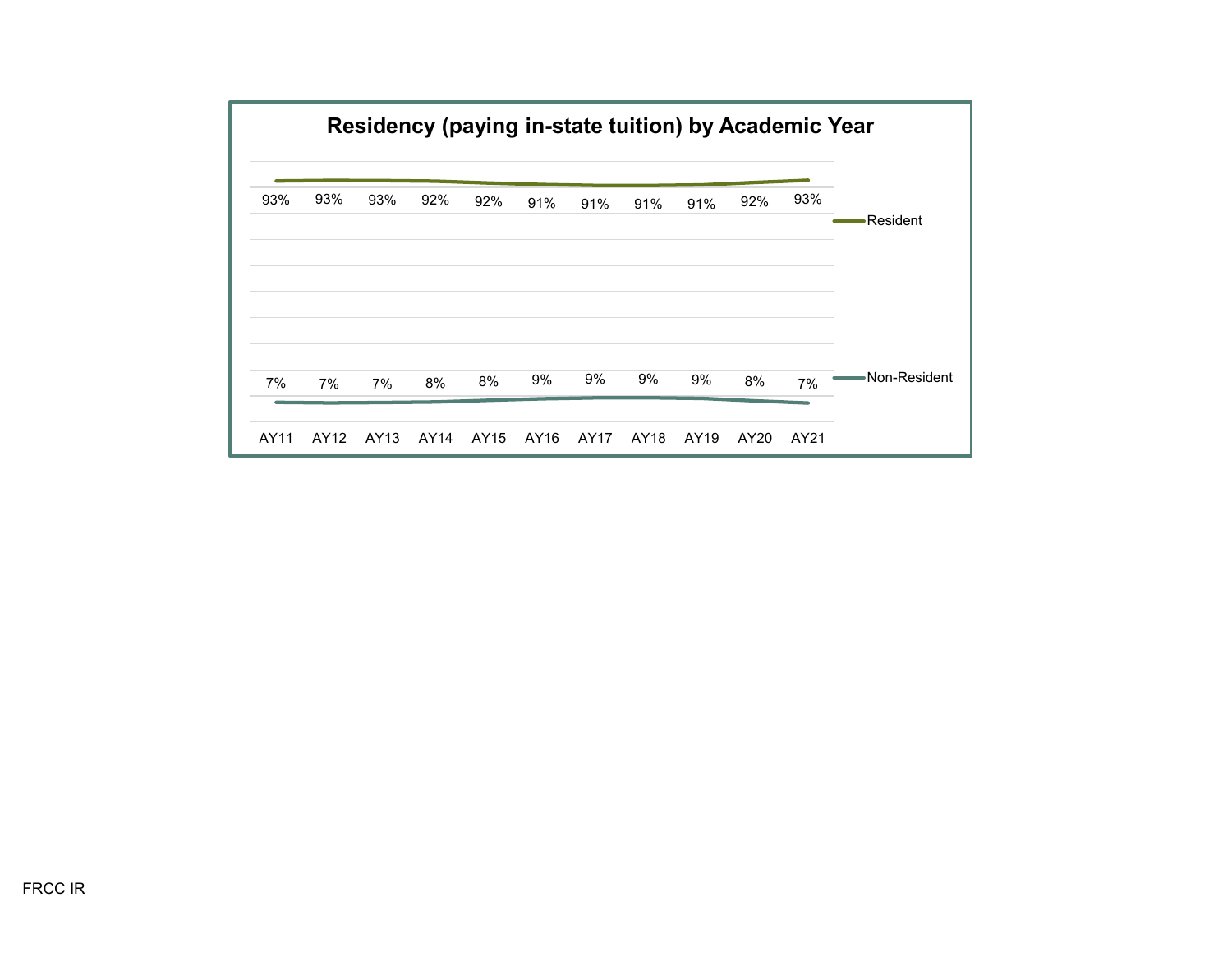| <b>Headcount</b> | <b>AY11</b> | AY12 | <b>AY13</b> 1 | <b>AY14</b> |     | $AY15$ $AY16$ | <b>AY17</b> | <b>AY18</b> | <b>AY19</b> | <b>AY20</b> | <b>AY21</b> |
|------------------|-------------|------|---------------|-------------|-----|---------------|-------------|-------------|-------------|-------------|-------------|
| Female           | 58%         | 58%  | 58%           | 57%         | 57% | 57%           | 57%         | 57%         | 58%         | 58%         | 60%         |
| <b>Male</b>      | 42%         | 42%  | 42%           | 43%         | 43% | 43%           | 43%         | 43%         | 42%         | 42%         | 40%         |

**Gender by Academic Year**

# **Full-time/Part-time by Academic Year**

| <b>Headcount</b> | <b>AY11</b> | <b>AY12</b> | <b>AY13</b> | <b>AY14</b> | <b>AY15</b> | <b>AY16</b> | <b>AY17</b> | $\overline{\mathsf{AY}}$ 18 $^{\mathsf{!}}$ | <b>AY19</b> | <b>AY20</b> | <b>AY21</b> |
|------------------|-------------|-------------|-------------|-------------|-------------|-------------|-------------|---------------------------------------------|-------------|-------------|-------------|
| <b>Full-Time</b> | 36%         | 33%         | 33%         | 33%         | 32%         | 32%         | 32%         | 32%                                         | 31%         | 31%         | 32%         |
| <b>Part-Time</b> | 64%         | 67%         | 67%         | 67%         | 68%         | 68%         | 68%         | 68%                                         | 69%         | 69%         | 68%         |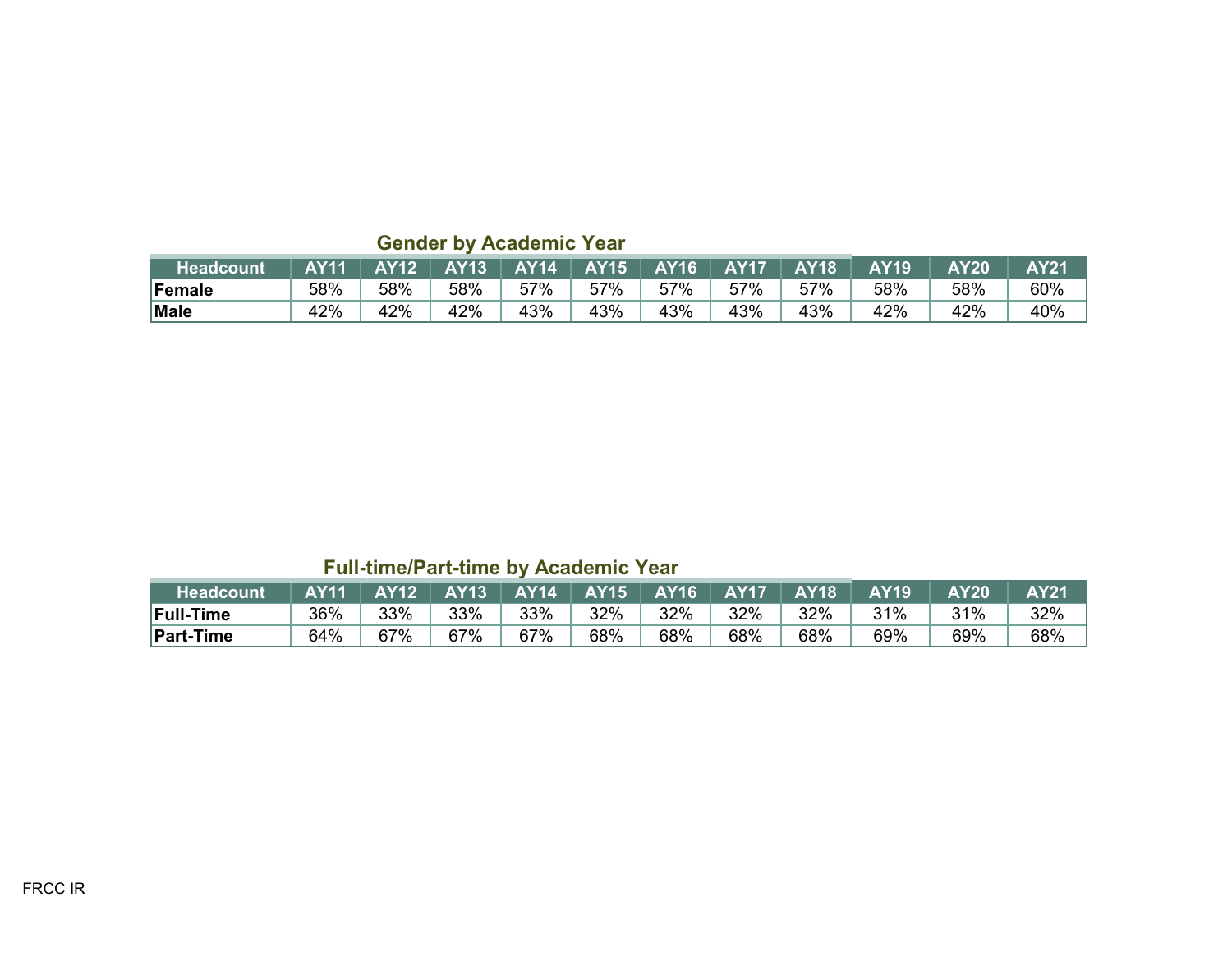| Headcount            | <b>AY11</b> | <b>AY12</b> | <b>AY13</b> | <b>AY14</b> | <b>AY15</b> | <b>AY16</b> | <b>AY17</b> | <b>AY18</b> | <b>AY19</b> | <b>AY20</b> | <b>AY21</b> |
|----------------------|-------------|-------------|-------------|-------------|-------------|-------------|-------------|-------------|-------------|-------------|-------------|
| Students of          | 20%         | 21%         | 22%         | 23%         | 24%         | 25%         | 27%         | 28%         | 30%         | 32%         | 32%         |
| <b>Color</b>         |             |             |             |             |             |             |             |             |             |             |             |
| <b>White</b>         | 73%         | 72%         | 72%         | 71%         | 71%         | 69%         | 67%         | 65%         | 63%         | 63%         | 64%         |
| Unreported           | 6%          | 6%          | 5%          | 5%          | 4%          | 4%          | 4%          | 5%          | 4%          | 3%          | 2%          |
| <b>International</b> | $1\%$       | $1\%$       | $1\%$       | $1\%$       | 1%          | 2%          | 2%          | 3%          | 2%          | 2%          | 2%          |

**Age by Academic Year**

| <b>Statistics</b> | <b>AY11</b> | $\sim$<br><b>AY12</b> | <b>AY13</b> | <b>AY14</b> | <b>AY15</b> | <b>AY16</b> | <b>AY17</b> | <b>AY18</b> | <b>AY19</b> | <b>AY20</b> | <b>AY21</b> |
|-------------------|-------------|-----------------------|-------------|-------------|-------------|-------------|-------------|-------------|-------------|-------------|-------------|
| <b>Mean</b>       | דר          | 27.8                  | 27.         |             | 27<br>4     | 27.0        | 26.6        | 26.4        | 26.         | 26.0        | 25.9        |
| Median            | 24          | 24                    | 24          | 24          | 24          | 24          | 23          | 23          | າາ<br>دے    | 23          | 23          |
| Mode              | 19          | 19                    | 19          | 20          | 20          | 20          | 20          | 20          | 20          | 20          | 19          |